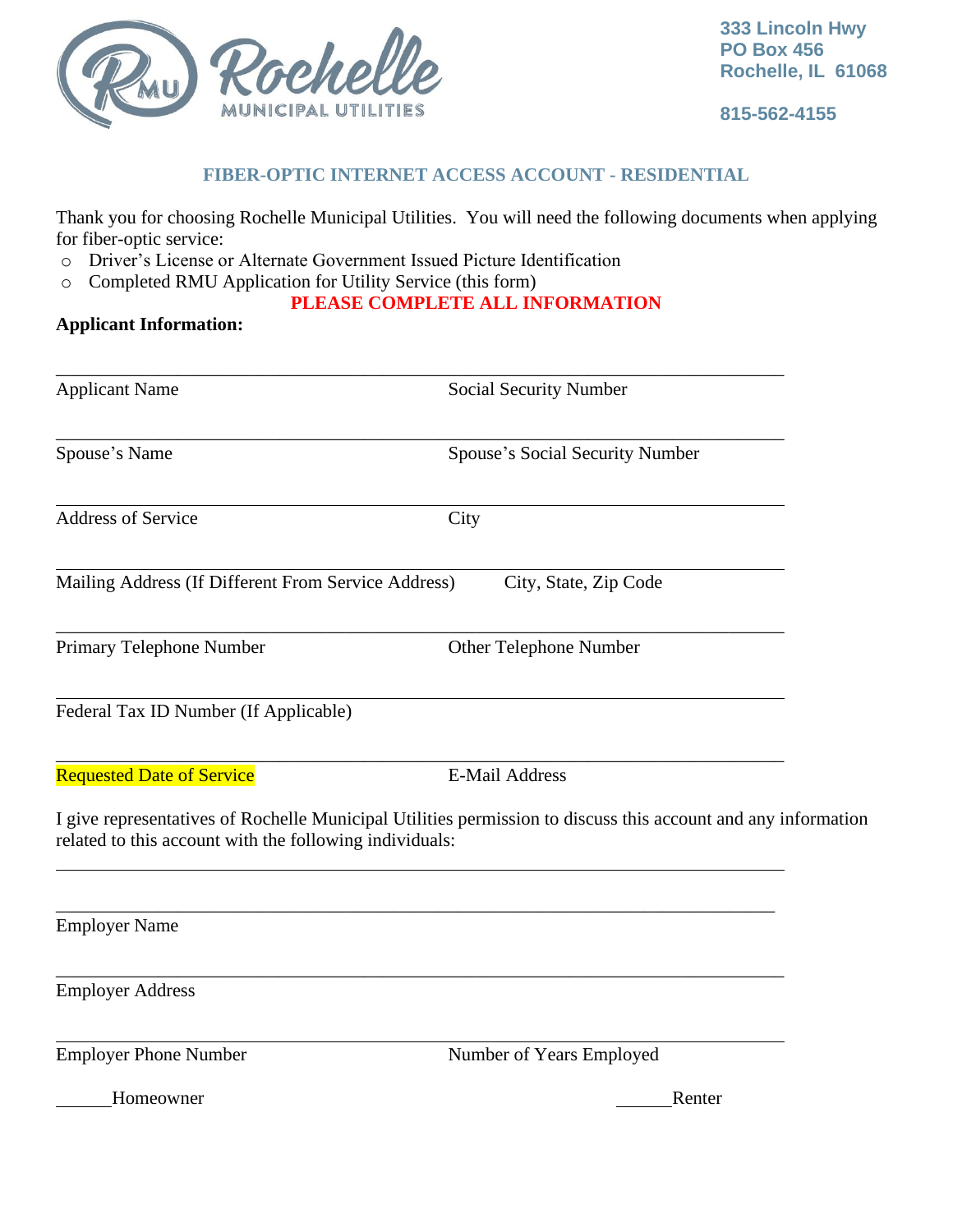

**815-562-4155**



**Fiber Home Access \$49.95/Mo**

## **E-Mail Address:**

If needed, RMU will provide one e-mail account. Please print in capital letters (for clarity) and underline letters to be capitalized in the actual e-mail address. E-mail names & passwords must be 6-8 letters/numbers long.

(Username) (Password)

# **Activation Fees:**

| 2-Year Term \$350.0 |
|---------------------|
|                     |

00 3-Year Term Waived

## **\*\*Installation Fee may be charged if fiber is not already to the residence. A separate bill will be issued. Notification will be given prior to installing any fiber.\*\***

*RMU technicians will verify a valid internet connection to the Ethernet port (demarcation point) of the router but are not responsible for the configuration of your business or residence internal network.*

Please pick a challenge question and supply the answer. The challenge question will be used to verify your identity when discussing your account with you or your authorized individuals.

| What is your favorite food?            |
|----------------------------------------|
| What is your mother's maiden name?     |
| What is your pet's name?               |
| What elementary school did you attend? |

### **IMPORTANT-APPLICANT READ BEFORE SIGNING AGREEMENT**

The applicant represents that they have accurately completed this application. The applicant authorizes Rochelle Municipal Utilities (RMU) to verify the information contained herein and to make such additional normal inquires, as reasonably may be related to or associated with this application, from credit bureaus, employers and creditors. The applicant requests RMU to furnish fiber-optic service(s) and agrees to pay for the service(s) supplied to this address as bills are rendered until notice is given the utilities to discontinue service. The applicant agrees that if applicant or business owes RMU any past due bills, all unpaid bills must be PAID IN FULL prior to service being provided anywhere within the RMU service area. The applicant agrees to the terms, conditions and all regulations (including page 4 of this application) of RMU governing the supply of fiber-optic service(s) to customers.

\_\_\_\_\_\_\_\_\_\_\_\_\_\_\_\_\_\_\_\_\_\_\_\_\_\_\_\_\_\_\_\_\_\_\_\_\_\_\_\_\_\_\_\_\_\_\_\_\_\_\_\_\_\_\_\_\_\_\_\_\_\_\_\_\_\_\_\_\_\_\_\_\_\_\_\_\_\_\_\_\_\_\_\_\_\_\_\_\_\_\_\_\_ Date Applicant's Signature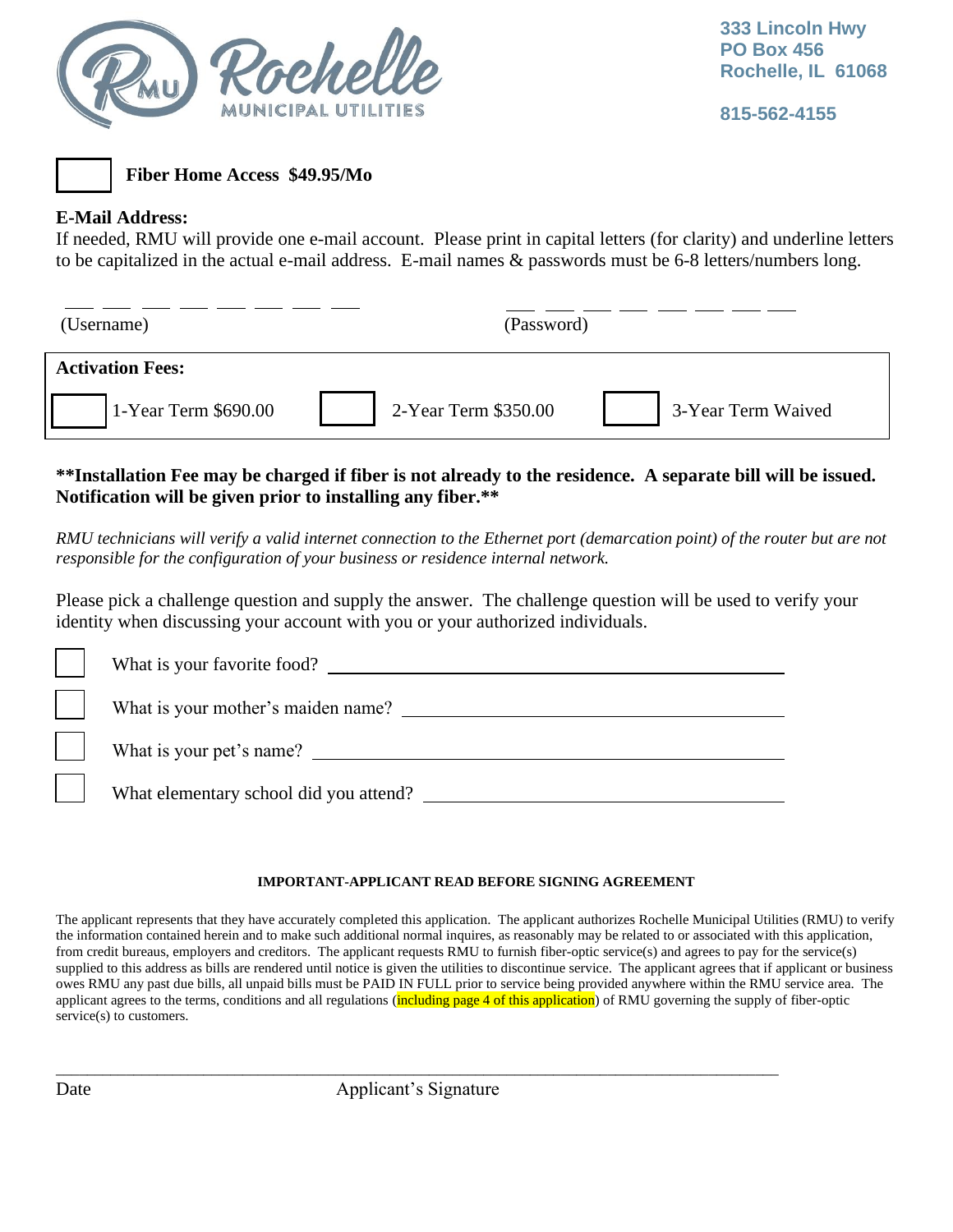

**815-562-4155**

| <b>For Office Use Only:</b>                                                                                                                                           |             |
|-----------------------------------------------------------------------------------------------------------------------------------------------------------------------|-------------|
| 1. Application must be signed and dated by applicant<br>2. ID Verification $-1$ Form Required (Must be government issued picture ID)<br>List type of ID and ID number |             |
|                                                                                                                                                                       |             |
| Alternate Government Issued Picture ID<br><u> 1980 - Jan Stein Stein Stein Stein Stein Stein Stein Stein Stein Stein Stein Stein Stein Stein Stein Stein S</u>        |             |
| Application Signature Compared with ID Signature:<br>Yes                                                                                                              |             |
| Red Flags Present:<br>N <sub>o</sub><br>Yes                                                                                                                           |             |
| Number of Static IP Addresses Utilized                                                                                                                                |             |
| Number of Voice Lines Utilized                                                                                                                                        |             |
| Activation Fee Added to Account:<br>No<br>Yes                                                                                                                         |             |
| <b>Additional Service Request Sent to Communications:</b><br>No<br>Yes                                                                                                |             |
| <b>CSR</b> Initials                                                                                                                                                   | Rev 07/2018 |